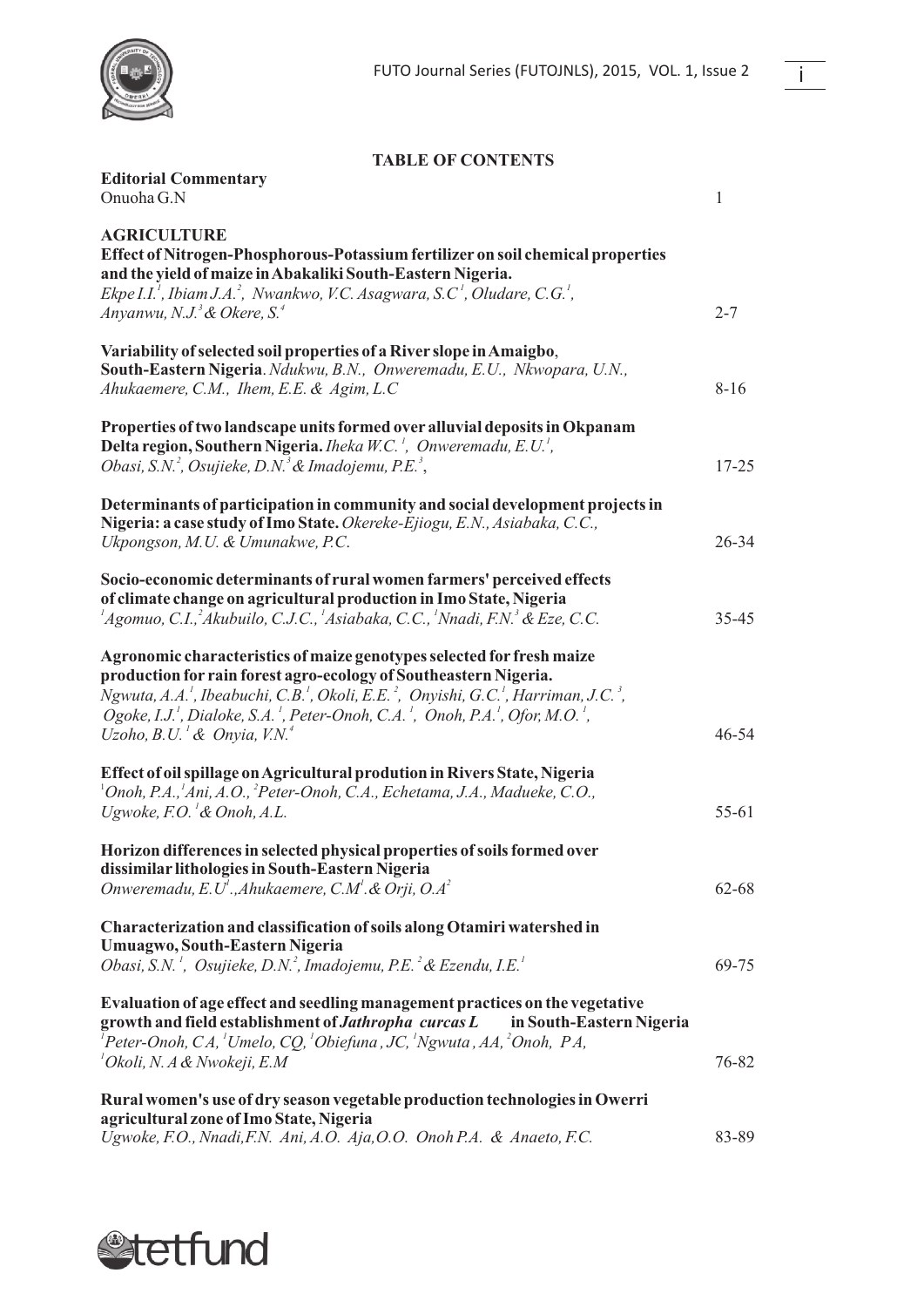

| Assessments of selected heavy metals status in crude oil spilled soils of<br><b>Ibeno in Akwa Ibom State</b>                                                                                                           |         |
|------------------------------------------------------------------------------------------------------------------------------------------------------------------------------------------------------------------------|---------|
| Chikere-Njoku, C. <sup>1</sup> Onweremmadu, E.U. <sup>2</sup> & Agomuo, R. <sup>3</sup>                                                                                                                                | 90-97   |
| Nursery techniques for the propagation of Pterocarpus mildbraedii harms (Oha ojii)<br>in Owerri West, South-Eastern Nigeria.                                                                                           |         |
| Okoli, N. A, Obiefuna, J. C, Obasi, A. Z, Ibeawuchi, I. I, Ihejirika, G. O,                                                                                                                                            |         |
| Alagba, R. A, Emma-Okafor, L. C, Offor, M. O. & Peter-Onoh, C. A.                                                                                                                                                      | 98-102  |
| Characterization and classification of soils along a toposequence for agronomic<br>use in Obaidemili South L.G.A. of Anambra State, Southern Nigeria                                                                   |         |
| Chikere-Njoku, C.                                                                                                                                                                                                      | 103-110 |
| Roles of rural women in palm oil processing in Nkwere local government<br>area of Imo State, Nigeria                                                                                                                   |         |
| Ajaero, J.O., Umunakwe, P.C. & Anele, O.C.                                                                                                                                                                             | 111-118 |
| Salinity and elemental properties of irrigation water supplies of<br>Ebonyi state south-Eastern nigeria                                                                                                                |         |
| Ekpe I.I <sup>1</sup> , Ibiam, J.A. <sup>2</sup> , Nwankwo, V.C., Asagwara <sup>1</sup> , S.C., Oludare, C.G. <sup>1</sup> ,                                                                                           |         |
| Anyanwu, N.J. <sup>3</sup> & Okere, S. <sup>4</sup>                                                                                                                                                                    | 119-123 |
| Comparative bioactivity of different solvent extracts of the root and seeds of<br>Jatropha curcas L. and Chlorpyrifos against tailor ants                                                                              |         |
| (Oecophylla longinoda Latreille) (Hymenoptera: Formicidae)<br>Ojiako, F. O., Ihejirika, G. O. & Aguwa, U. O.                                                                                                           | 124-137 |
|                                                                                                                                                                                                                        |         |
| Seed germination and seedling growth of terminalia ivorensis (a. chev)<br>in different growth media                                                                                                                    |         |
| ${}^{1}$ Ibe, A.E., ${}^{1}$ Adeyemi, A.A., ${}^{1}$ Nwuda, B.N., ${}^{2}$ Asiabaka, C.C. & ${}^{3}$ Onuoha, G.N.                                                                                                      | 138-145 |
| Nutrient compositions of digesta of three ruminants as a source of<br>manure for soils of a humid tropics                                                                                                              |         |
| Ekpe I.I <sup>1</sup> , Ibiam, J.A. <sup>2</sup> , Asagwara, S.C <sup>1</sup> , Nwankwo, V.C. <sup>1</sup> ,                                                                                                           |         |
| Oludare, C.G. <sup>1</sup> , Anyanwu, N.J. <sup>3</sup> & Okere, S. <sup>4</sup>                                                                                                                                       | 146-150 |
| Constraints to Level of Adoption of Improved Agricultural Technologies<br>Among Radio Farmer Programme Listeners in Imo State, Nigeria.                                                                                |         |
| Echetama, J.A., Ani, A.O., Mathews-Njoku, E.C., Onoh, P.O. & Aja, O.O.                                                                                                                                                 | 151-160 |
| Physical Properties of The Irrigable Lowland Rice Soils of Ebonyi South-Eastern Nigeria<br>Ekpe I.I <sup>1</sup> , Ibiam, J.A. <sup>2</sup> , Nwankwo, V.C., Asagwara, S.C <sup>1</sup> , Oludare, C.G. <sup>1</sup> , |         |
| Anyanwu, N.J. <sup>3</sup> & Okere, S. <sup>4</sup>                                                                                                                                                                    | 161-165 |
| <b>ENGINEERING</b>                                                                                                                                                                                                     |         |
| Modelling Analysis on Properties of Nano Hybrid CaCO <sub>3</sub> - Rice Husk filled                                                                                                                                   |         |
| <b>Polyester Composites</b> Onuegbu, G.C. <sup>1</sup> , Obidiegwu M.U <sup>1</sup> & Onyedika, G.O. <sup>2</sup>                                                                                                      |         |
|                                                                                                                                                                                                                        | 166-173 |

| Evaluating the Effects of Flow Conditions on Liquid Loading in A Gas                |         |
|-------------------------------------------------------------------------------------|---------|
| Well of a Maturing Gas Field                                                        |         |
| Izuwa, N.C. <sup>1</sup> , Udie, A.C. <sup>1</sup> & Orimakidike, C.C. <sup>1</sup> | 174-182 |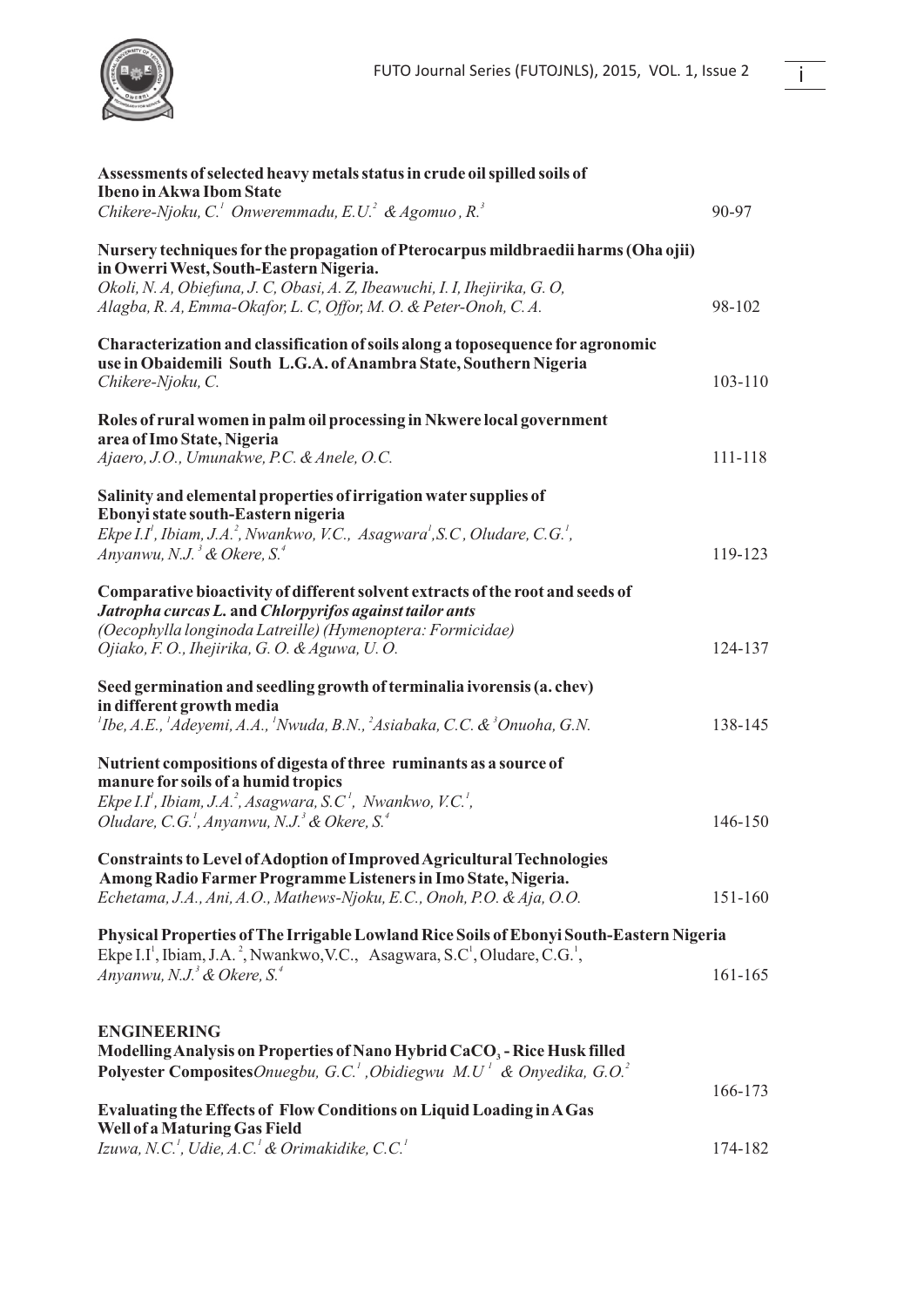

| Models for natural gas fractionation in Nigeria for diversify utilization                                                                                        |         |
|------------------------------------------------------------------------------------------------------------------------------------------------------------------|---------|
| Udie, A. C <sup>'</sup> ., Izuwa, N.C <sup>'</sup> & Nwakaudu, S. M <sup>2</sup> .                                                                               | 183-195 |
| <b>SCIENCE</b>                                                                                                                                                   |         |
| Assessment of the protein quality of some edible insects and mollusks as potential food sources<br>$I$ gwe, $C.U$ .                                              | 196-206 |
| Geoenvironmental assessment of lead-zinc mining in Abakaliki area,<br>South-Eastern Nigeria, in relation to heavy metal pollution<br>Okeke, O. C & Agubom, $J.K$ | 207-218 |
| Diagenetic study of sandstone sediments in parts of Anambra and<br>Afikpo basins, South-Eastern Nigeria                                                          |         |
| Onyekuru, S.O., Opara, K.D., Iwuagwu, C.J. & Opara, A.I.                                                                                                         | 219-234 |
| Use of seismic refraction tomography to obtain velocity and<br>thickness of the weathered zone of Oru, in Imo State                                              |         |
| Agbodike , I.I.C' Igboekwe, M.U. <sup>2</sup> & Chiemeke, C. <sup>3</sup>                                                                                        | 235-243 |